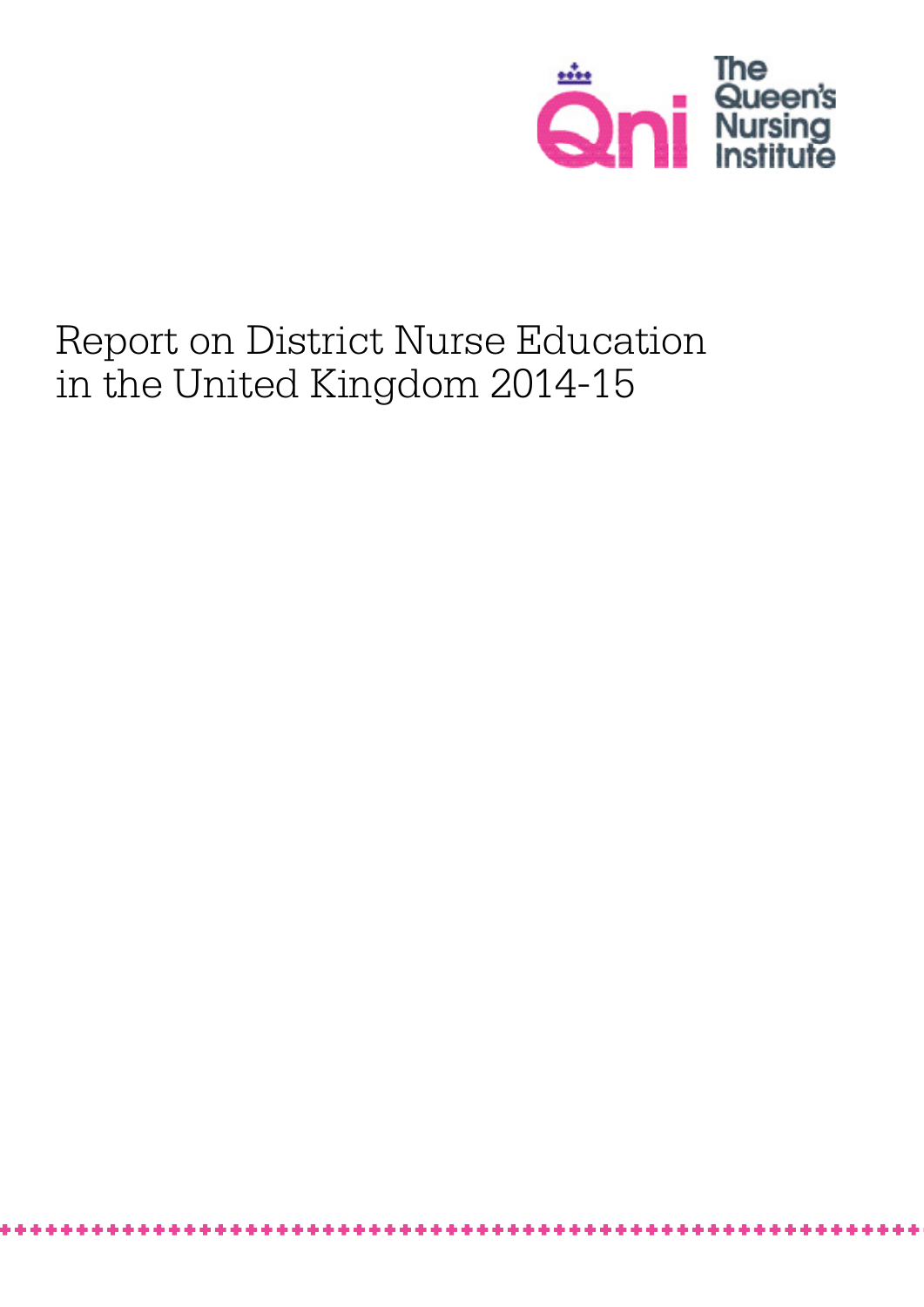# Contents

|                                                                               | 3              |
|-------------------------------------------------------------------------------|----------------|
|                                                                               | 3              |
|                                                                               | 3              |
| Findings<br>Universities running the programme                                | 3              |
| Applications of students to the programme                                     | $\overline{4}$ |
| Applicants who did not enter the programme                                    | 5              |
| Qualification of students from the programme                                  | 6              |
| Academic level and duration of the programme                                  | 6              |
| Supernumerary status of students                                              | 8              |
|                                                                               | 9              |
|                                                                               | 10             |
| The QNI/QNIS Voluntary Standards for District<br>Nurse Education and Practice | 11             |
|                                                                               | 12             |
|                                                                               | 13             |
|                                                                               | 14             |

## Edited by Chloe McCallum

2 *District Nurse Education 2014-15*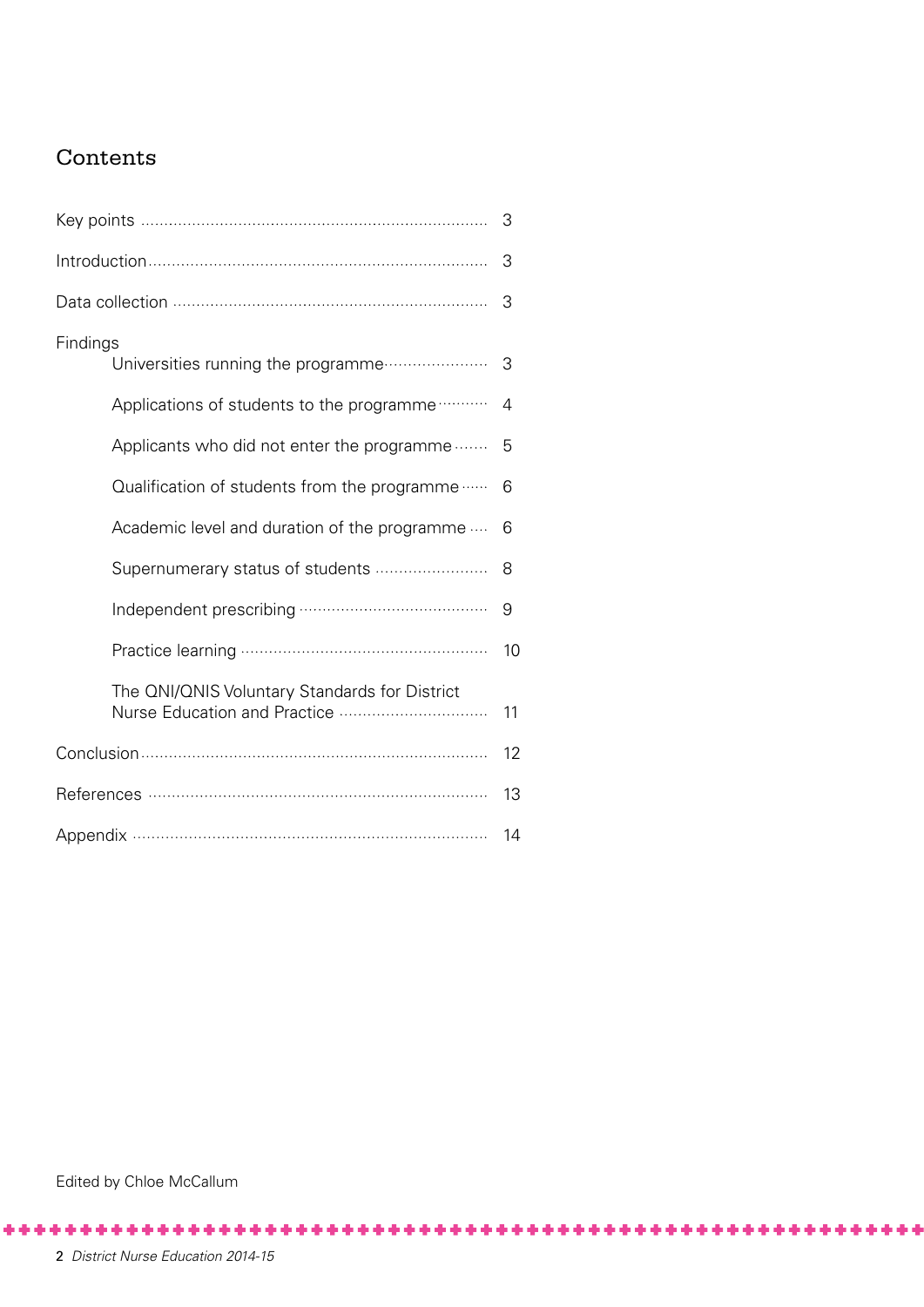# Key points

- 566 new entrants to the Specialist Practitioner District Nurse programme in 2014/15
- 479 District Nurse Specialist Practitioners were due to qualify in summer 2015, compared to 382 in 2014
- 64 students due to qualify in London in 2015, compared to 25 in 2014 and 5 in 2013
- Two more universities ran the NMC approved programme in 2014/15 compared to 2013/14
- 54% of universities ran programmes with more than 11 students in each cohort in 2014/15
- 647 student intake predicted for the academic year 2015/16
- The new QNI/QNIS Voluntary Standards for District Nurse Education and Practice are being incorporated into the Specialist Practitioner programmes

## Introduction

The majority of registered nurses preparing to lead District Nursing teams complete the Specialist Practitioner – District Nurse with integrated V100 Nurse Prescribing programme, an approved specialist qualification that is recorded against the nurse's registration with the Nursing and Midwifery Council (NMC).

The Queen's Nursing Institute (QNI) published the results of the 2020 Vision Survey on the future of District Nursing in 2014, which presented evidence that the Specialist Practitioner Qualification (SPQ) in District Nursing was critical to effective team leadership and caseload management (QNI, 2014a). A subsequent report to investigate the value of the SPQ in more depth has reinforced the message that this specialist programme is essential to support the nurse to develop the unique skills and knowledge required to lead and manage a team of multi-skilled professionals to deliver excellent nursing care to people in their homes and local communities (QNI, 2015).

This report provides the results of an audit of District Nurse education in the UK in 2015 and any changes or developments that have occurred since the QNI published similar reports in 2013 (QNI, 2013) and 2014 (QNI, 2014b).

## Data collection

All programme leaders for the NMC approved Specialist Practitioner – District Nurse programme across the UK were asked to complete an online survey. Responses were collected between June and September 2015. All data have been treated as confidential and individual universities have not been identified in this report.

We would like to thank all those who participated for their responses, which have enabled the QNI to produce this review of District Nurse education.

## Findings

## **Universities running the programme**

\*\*\*\*\*\*\*\*\*\*\*\*\*\*\*\*\*\*

The Specialist Practitioner – District Nurse programme is offered in all four countries of the UK. The number of universities running the programme in 2014/15 remained relatively stable since the previous year. As shown in Table 1, there were two more universities in total running the programme in 2014/15 compared to 2013/14. Scotland was not included in the 2013 review.

\*\*\*\*\*\*\*\*\*\*\*\*\*\*\*\*\*\*\*\*\*\*\*\*\*\*\*\*\*\*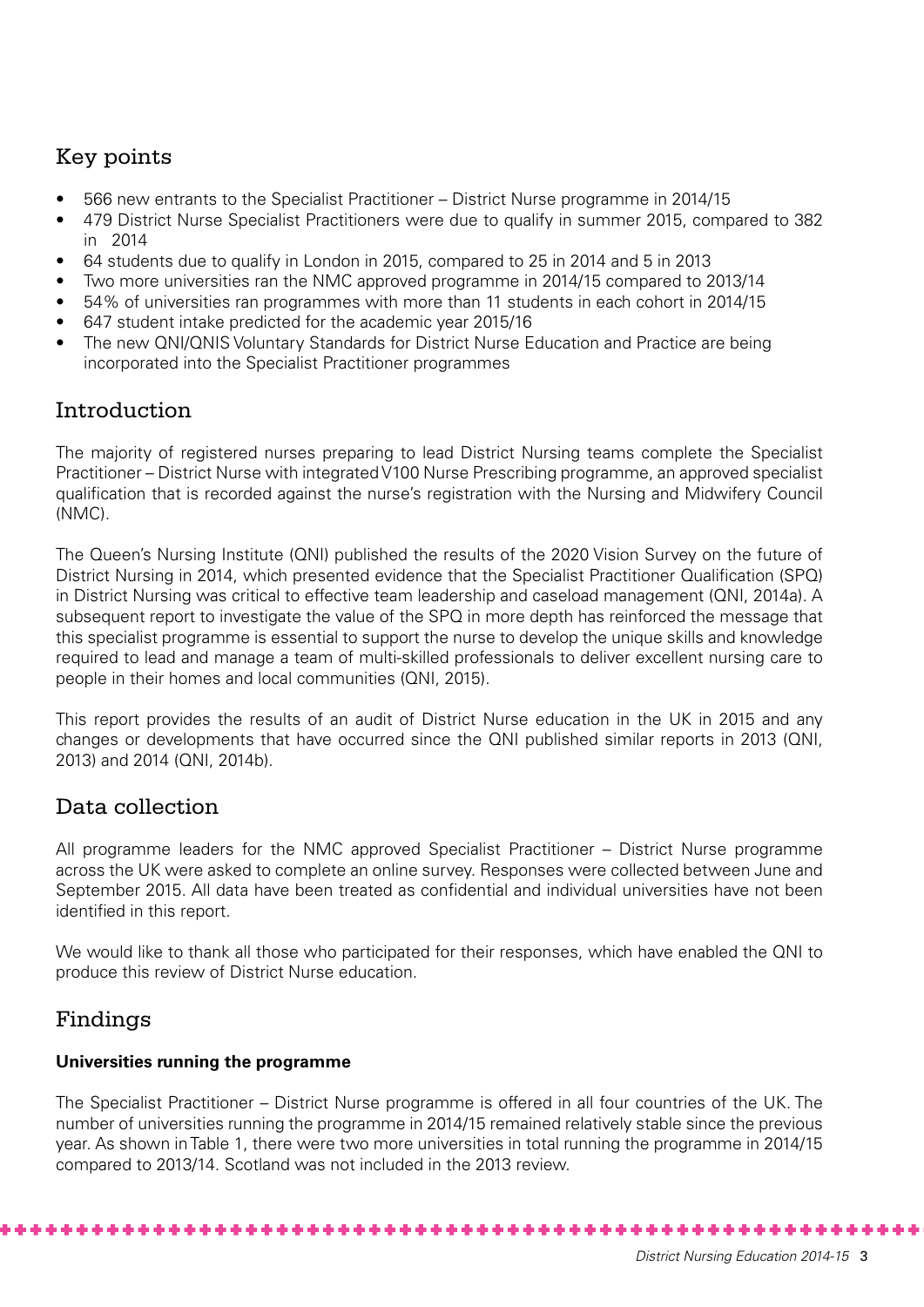| Country          | Universities running the Specialist Practitioner programme |         |         |
|------------------|------------------------------------------------------------|---------|---------|
|                  | 2012/13                                                    | 2013/14 | 2014/15 |
| England          | 24                                                         | 30      | 32      |
| Wales            |                                                            | 4       |         |
| Northern Ireland |                                                            |         |         |
| Scotland         | N/A                                                        | 4       |         |
| <b>Total UK</b>  |                                                            | 39      | 41      |

Table 1: Universities running the Specialist Practitioner – District Nurse programme

Two universities in England that were approved to run the programme did not do so in the academic year 2014/15. In one case this was due to a lack of commissioned places, whilst in the other there was an insufficient number of applicants who met the entry requirements. Where relevant, these two universities have been included in the statistics that follow.

Most programmes were approved by the NMC between 2011 and 2015 and all programme leaders responded that they planned to apply for re-approval between 2015 and 2020.

### **Application of students to the programme**

Table 2 shows the number of new entrants to the Specialist Practitioner programme in each country for 2013/14 and 2014/15. The total number of new entrants increased by 32.6% in 2014/15 compared to the previous year. The number of new entrants does not reflect the number qualifying in summer 2015, as some universities have two entry points during the academic year and a number of students undertake the programme part-time.

| Country                        | Number of new<br>entrants 2013/14 | Number of new<br>entrants 2014/15 | Predicted number of<br>students 2015/16 |
|--------------------------------|-----------------------------------|-----------------------------------|-----------------------------------------|
| England                        | 329                               | 446                               | 494                                     |
| Wales                          | 31                                | 42                                | 61                                      |
| Northern Ireland               | 26                                | 2 <sup>1</sup>                    | 35                                      |
| Scotland                       | 41                                | 57                                | 57                                      |
| Total                          | 427                               | 566                               | 647                                     |
| Increase from previous<br>year | N/A                               | 32.6%                             | 14.3%                                   |

Table 2: Entrants to the Specialist Practitioner – District Nurse programme

The number of new students predicted for the academic year 2015/16 is 14.3% greater than the number entering the programme in 2014/15. As one university in Scotland did not respond to this question, this estimate was calculated based on no change to the intake of District Nurse students in Scotland in 2015/16.

In addition to academic entry requirements, most programme leaders of universities offering the Specialist Practitioner programme stated that previous community experience was required or desirable. The following comments illustrate the type of experience that the programme leaders look for in their applicants and how this varies depending on their approach.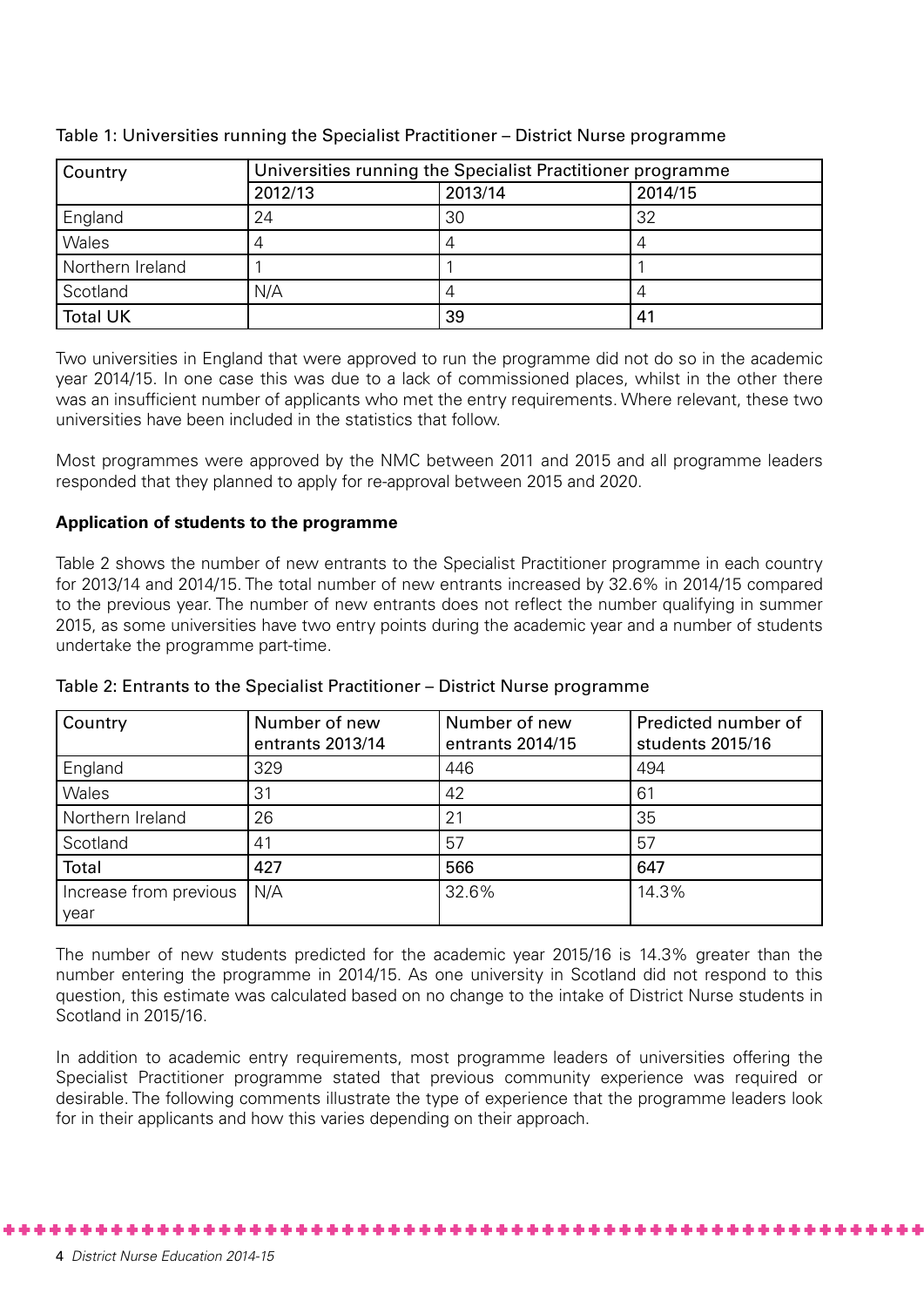*'Ideally, some previous community staff nurse experience but, as the pre-registration nursing programme becomes more community-focussed, this should not potentially be as important.'*

*'Previous community nursing experience. Knowledge of community and primary care both local and national. Ability to show leadership aptitude. Numeracy and literacy tested. Knowledge of role of a District nurse, team working, integrated working, promoting independence and supporting self-care.'*

*'Dependent on individual sponsoring trusts - some will want candidates to have previous community staff nurse experience whilst others do not.'*

*'The University does not currently have any representatives on the interview panels for those nurses who wish to apply for the programme through the commissioning process. Trusts arrange and manage this process. Criteria vary from Trust to Trust.'*

*'Students are put forward by either themselves, Matrons, DN Sisters and encouraged to*  apply. This means that the applicants already have community experience and are working *on the community as a community staff nurse. One particular negative of this system is that the DN teams cannot get new recruits from the acute sector.'*

#### **Applicants who did not enter the programme**

Figure 1: Reasons given for applicants who were not offered or did not accept a place on the Specialist Practitioner – District Nurse programme



Please note that multiple responses to this question were permitted.

There were a number of reasons given by programme leaders for applicants who were unsuccessful or did not accept a place on the programme. As shown in Figure 1, the most common reasons were failing to obtain sponsorship and withdrawal for personal reasons. The comments below exemplify some of the 'other' reasons given.

*'Those who were not successful at interview were unprepared for interview. They did not demonstrate sufficient knowledge about policy, professional and practice issues.'*

*'Failed to meet the values based recruitment criteria in the areas of panel interview, and*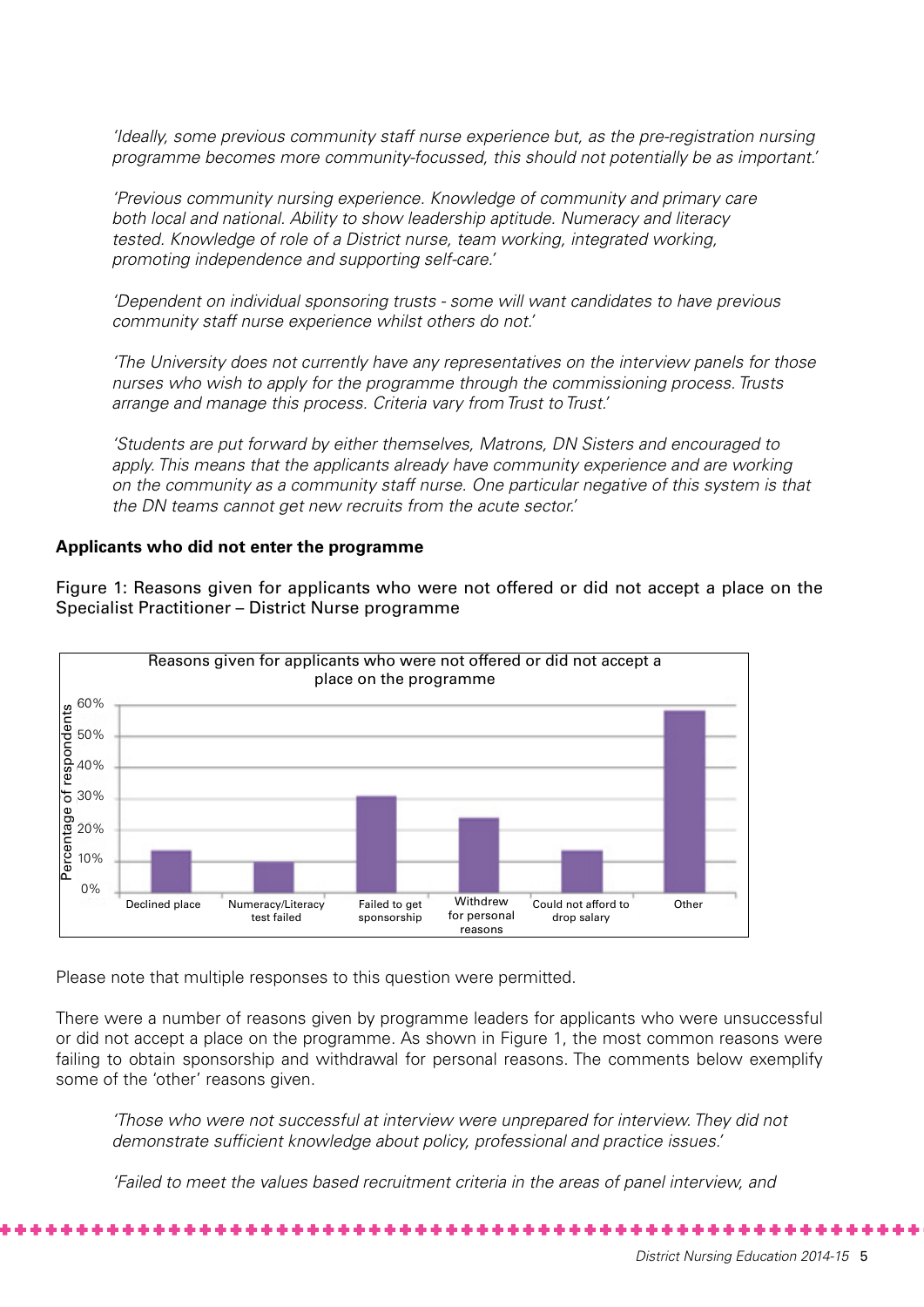*presentation and structured group discussion. Unsuccessful applicants failed to demonstrate and identify leadership qualities, currency of knowledge and awareness of the district nurse course and commitment involved.'*

*'The course has to be funded in this area by organisations using CPD [Continuing Professional Development] money there is no HEE funding, there is also a challenge with mentors.'*

*'Because there is no backfill and just programme fees are paid, this means that two people cannot be released from one DN area as this would increase the pressure on the team. Therefore we must take the candidate that performs best at interview.'*

#### **Qualification of students from the programme**

80.5% (n=33) of programme leaders reported that all students due to complete the programme in the academic year 2014/15 were expected to do so successfully. In cases where students were not expected to qualify, this was mainly due to the temporary or permanent withdrawal of students for personal reasons, or the requirement of students to resubmit or resit parts of the course that they had failed at their first attempt.

The estimated number of students due to qualify in summer 2015 increased by 25% compared to summer 2014, as shown in Table 3. This is the most accurate figure that can be calculated based on the data provided.

| Country                     | Number due to qualify in<br>summer 2014 | Estimated number due to<br>qualify in summer 2015 |
|-----------------------------|-----------------------------------------|---------------------------------------------------|
| England                     | 303                                     | 396                                               |
| Wales                       | 20                                      | 27                                                |
| Northern Ireland            | 28                                      | $18*$                                             |
| Scotland                    | 31                                      | 38                                                |
| Total                       | 382                                     | 479                                               |
| Increase from previous year |                                         | 25.4%                                             |

#### Table 3: Nurses due to qualify from the Specialist Practitioner – District Nurse programme

*\*Although the number of students due to qualify in Northern Ireland in 2015 is lower than the previous year, 35 students are planned for 2015/16*

The number of District Nurse Specialist Practitioners due to qualify in London has further improved, with 64 students due to complete in summer 2015, compared to 25 in 2014 and just five in 2013.

#### **Academic level and duration of the programme**

\*\*\*\*\*\*\*\*\*\*\*\*\*\*\*\*\*\*

Most universities offer the Specialist Practitioner – District Nurse programme at both graduate and postgraduate levels, as shown in Figure 2. The number of universities that offer the programme only at graduate level has fallen from four in 2013/14, to just two universities in 2014/15. Conversely, 27.9% (n=12) of universities only offer the programme at postgraduate level, which is three more than in 2013/14.

This trend reflects the requirement for all UK pre-registration nursing education programmes to be at graduate level from September 2013 (NMC 2010). However at postgraduate level, the audit also revealed that a small number of universities experienced problems filling their commissioned student places,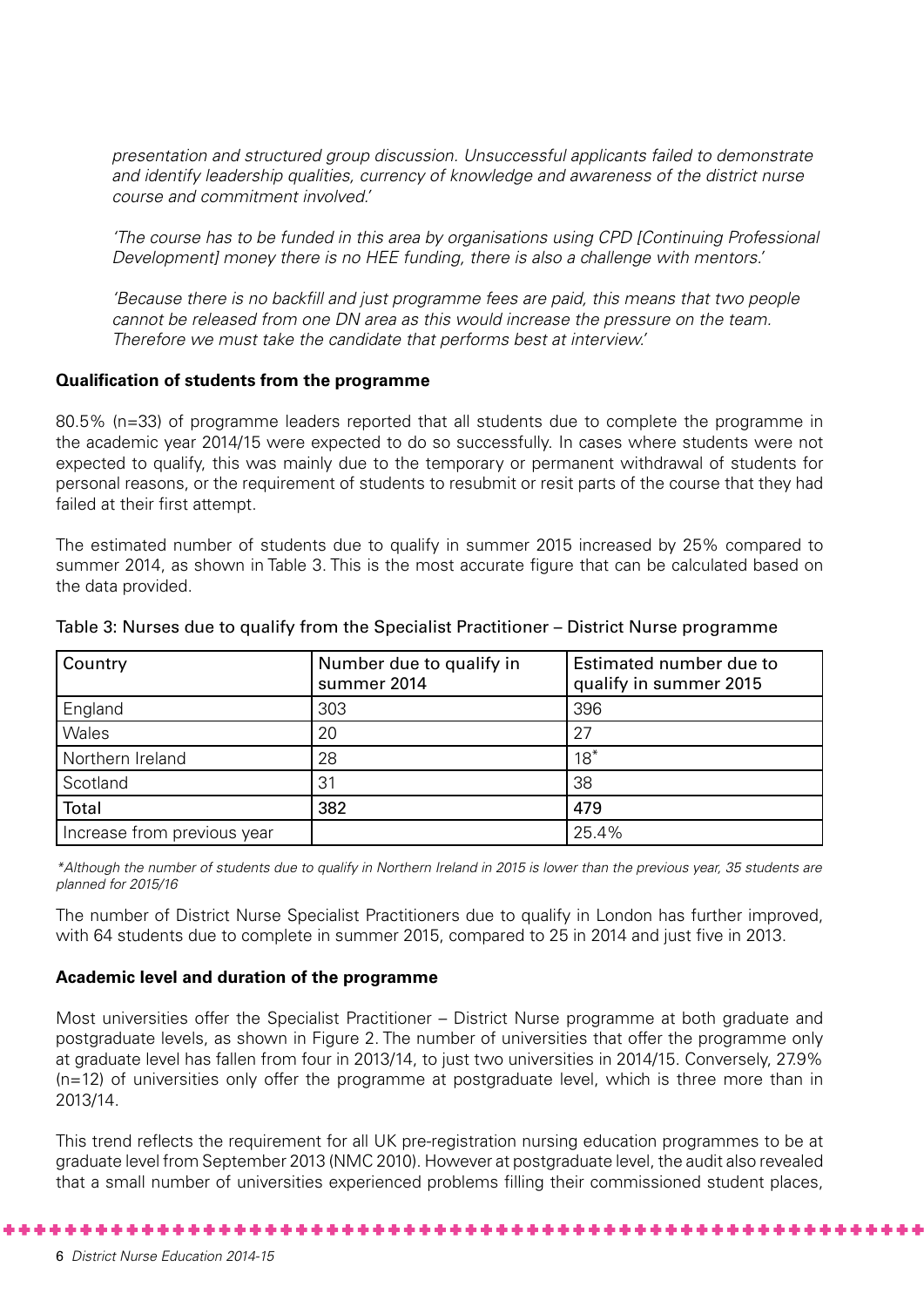due to the lack of applicants who met the entry requirements. One programme leader commented as follows:

*'Community Trusts normally identify staff members to undertake the programme with us. If those identified are not at the right academic level we work with the Trust to develop staff to the level required for entry to the programme.'*

For students who complete the Postgraduate Diploma during the District Nurse programme, all the universities in England, Wales and Scotland offer a top-up of 60 credits to MSc; however this is not currently available in Northern Ireland.

Whilst all the programmes lead to the District Nurse Specialist Practitioner Qualification, there is a range of degree titles, as shown in the Appendix to this report. This could act as a barrier for nurses searching for a District Nurse programme on a university's website, particularly in cases where the term 'District Nurse' is not used in the title of the programme.





Full and part time programmes were offered in England, Wales and Scotland, whilst in Northern Ireland the programme was offered on a full time basis only. In total, 81.4% (n=35) of universities offered a part time programme in 2014/15. The number of universities that offered the programme only on a part time basis halved from 12 in 2013/14, to 6 in 2014/15, and the programme leader of one of these universities gave the following comment:

*'The Locality Matrons are advising that they are desperately short of District Nurses and they would like to see the one year course being reintroduced. It is taking a minimum of 2 years and often longer (via modular system) to get DNs trained. This is having an impact on practice as the Locality Matrons want to maintain the high quality and standard of care offered by DNs therefore they do not allow staff to be a DN team leader until they have completed the DN programme. With a retiring workforce, staff are leaving the Band 6 roles before enough are coming through.'*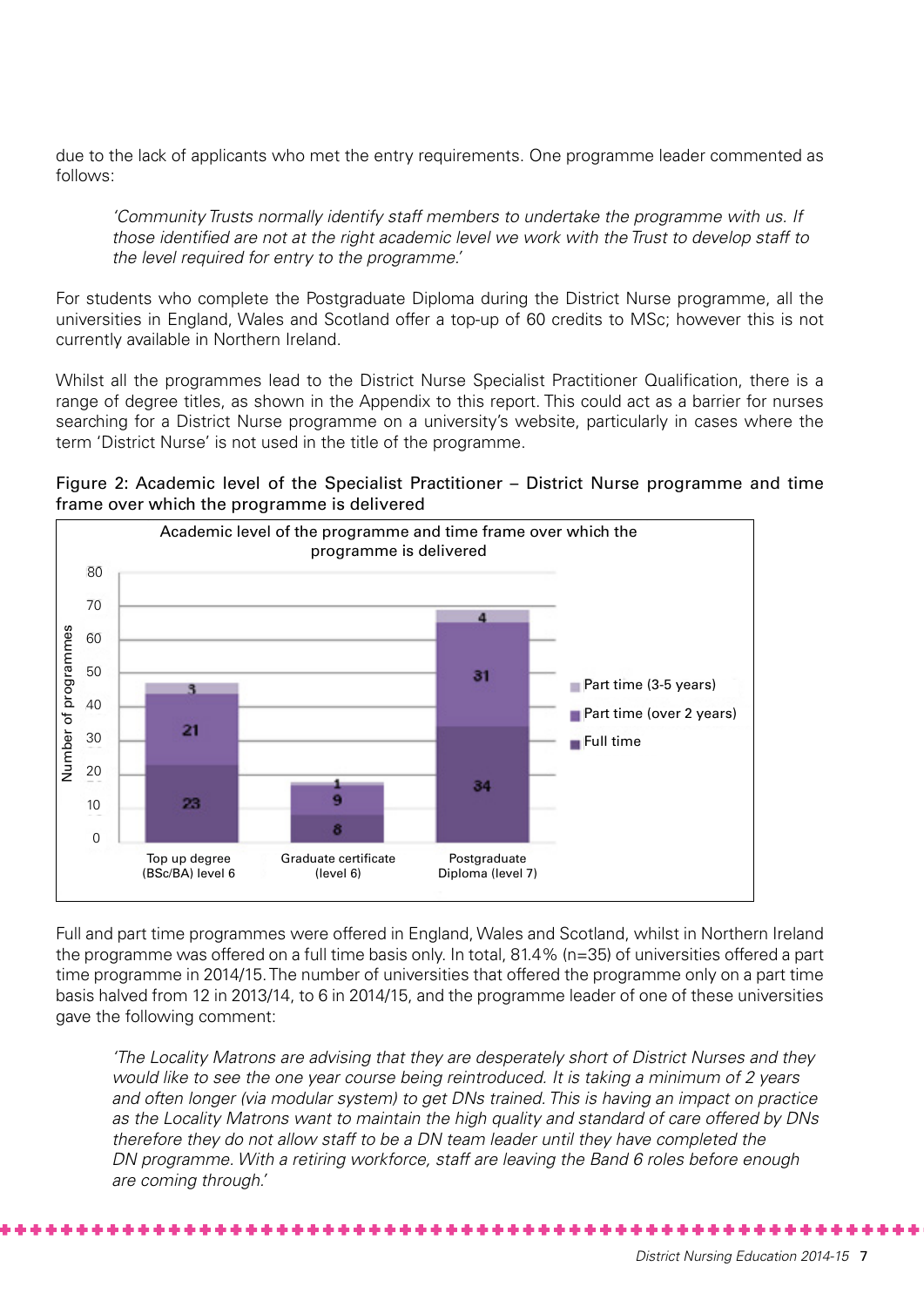The duration of the programmes ranged from 40 to 52 weeks, as shown in Table 4. The number of universities that were commissioned to deliver the programme over 40 weeks decreased from 10 universities in 2013/14, to 7 in 2014/15.

Conversely, the number of universities that were commissioned to deliver the programme over 52 weeks increased from 21 universities in 2013/14, to 24 in 2014/15. The QNI has previously described the challenges for both educators and students to fit the programme into a limited timescale (QNI, 2014b). The trend towards longer course duration demonstrates that the universities and commissioners are responding to this challenge, enabling students to meet the learning outcomes of the programme and gain the required experience in practice.

| Course duration | Number of universities | Percentage |
|-----------------|------------------------|------------|
| 40 weeks        |                        | 17.5%      |
| 42 weeks        |                        | 7.5%       |
| 44 weeks        |                        | 7.5%       |
| 46 weeks        |                        | 2.5%       |
| 48 weeks        |                        | 5.0%       |
| 50 weeks        |                        | $0.0\%$    |
| 52 weeks        | 24                     | 60.0%      |

Table 4: Duration of the Specialist Practitioner – District Nurse course

#### **Supernumerary status of students**

The QNI has previously reported that many nurses, especially those studying part time, continue working in their usual place of work while they are studying, which can be problematic for both the student and their colleagues (QNI, 2014b).

For the 2014-15 review of District Nurse programmes, the QNI asked the programme leaders whether they require students to be additional to the clinical workforce and 83.7% (n=36) said that they required students to be supernumerary. The following comments illustrate some of the issues around the supernumerary status of students:

*'This is the preference for the majority of term 1 and 2 otherwise they do not develop from being a staff nurse doing a list of patients.'*

*'Ideally, but the challenges of practice are such that placement providers have found it difficult, at times, to honour this.'*

*'Some supernumerary time is 'given' to students as part of some of the modules. The DN programme is not commissioned locally and there is no back fill - this makes it difficult to release staff and for them to be supernumerary'*

*'No this is not possible without the backfill. Students try to move base on a straight swap basis if we can.'*

*'We liaise with managers to encourage students to move bases. For periods of time students will be supernumerary for some clinical practice, but not entirely. '*

\*\*\*\*\*\*\*\*\*\*\*\*\*\*\*\*\*\*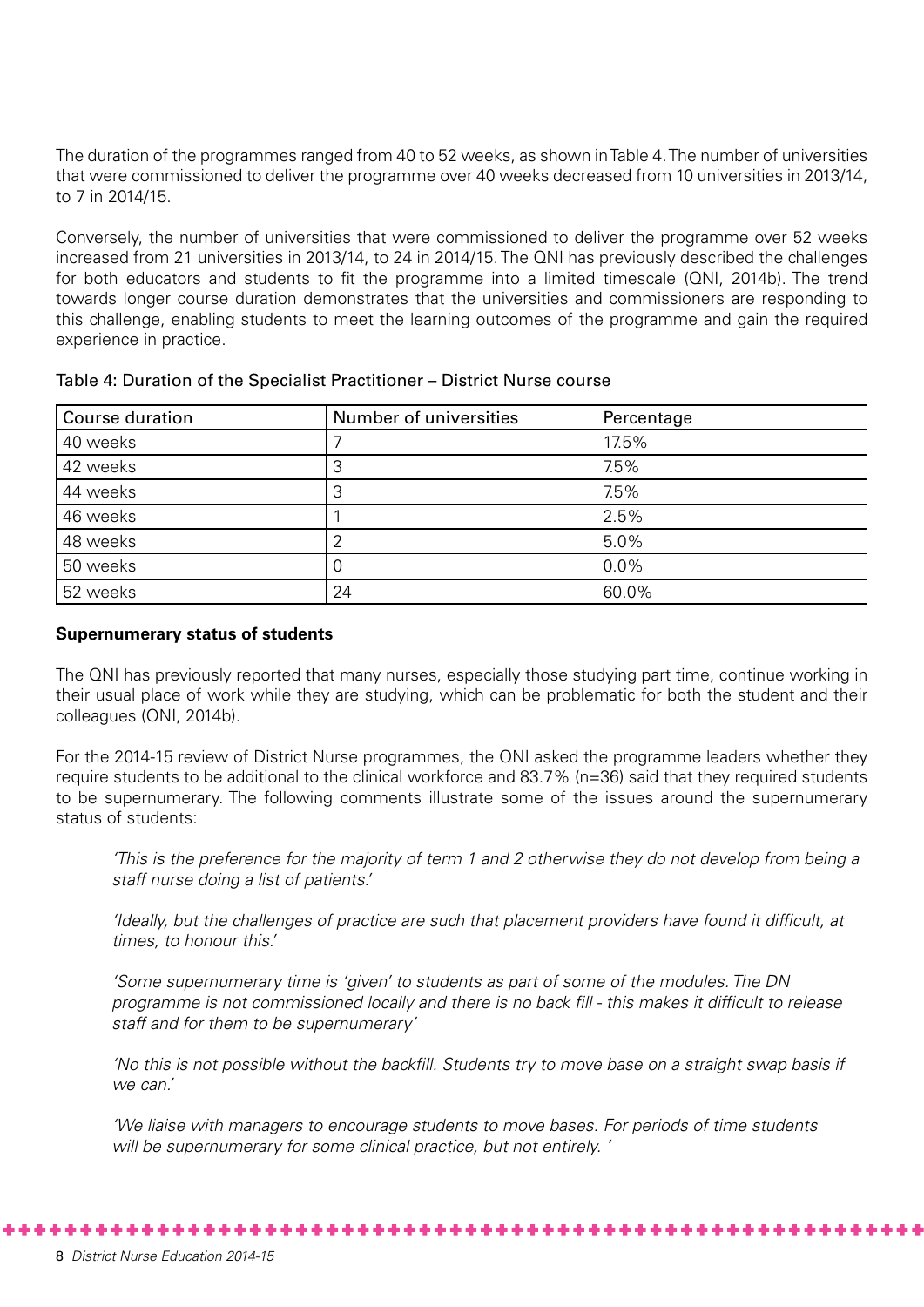*'Full time students usually are and part time are not. The Health boards negotiate the detail with practice.'*

For those universities that require students to be supernumerary, only 77.8% (n=28) of programme leaders said this always happens in practice. Comments indicate that practice providers had to be reminded of this requirement, and the extent to which students were actually supernumerary would be affected by various factors including availability of staff and other resources.

#### **Independent prescribing**

Universities are required to include the V100 Nurse Prescribing qualification within the Specialist Practitioner – District Nurse programme (NMC, 2001; NMC, 2006).

In addition, as shown in Table 5, 18.6% (n=8) of the universities incorporated the V300: Non-Medical Prescribing for Nurses, Midwives and Allied Health Professionals course into the programme (NMC, 2006), either as an optional or compulsory component. The number of universities offering the V300 course as part of the programme has increased from five universities in 2013/14 to eight in 2014/15, reflecting the evolving skills required for the specialist District Nurse role.

Table 5: Inclusion of independent prescribing (V300) into the Specialist Practitioner – District Nurse programme

| Is independent prescribing<br>(V300) part of the programme? | Number of universities | Percentage |
|-------------------------------------------------------------|------------------------|------------|
| No                                                          | 35                     | 81.4%      |
| Yes - optional                                              |                        | 9.3%       |
| Yes - compulsory                                            |                        | 9.3%       |

The following comments reveal some of the issues involved with including the V300 course as part of the Specialist Practitioner programme:

*'We did introduce V300 in 2013 as an optional module and it ran for one year, only one student chose to do this, no students chose the V300 2014-15. We revalidated in March without the V300 following liaison with managers.'*

*'Some students have undertaken the V300 as an optional module but due to the trusts recently wishing students to complete the course in a year the trust have requested the students take V100. Some students do return to complete the V300 at a later date. The returning students are able to take a top-up module.'*

The new Voluntary Standards for District Nurse Education and Practice, developed by The QNI and QNI Scotland (QNIS) in 2015 to enhance the NMC Standards for Specialist Education and Practice (NMC, 2001), do not stipulate the inclusion of V300 in the Specialist Practitioner programme (QNI/QNIS, 2015).

Discussion with the Voluntary Standards Project Advisory Group, which included representatives from education and clinical commissioners, service and education providers, third sector providers, public health and the NMC, led to the decision that V300 independent prescribing was not considered to be an essential part of the District Nurse programme. It was instead considered to be a qualification which built on the skills of the District Nurse specialist practice qualification and should be positioned accordingly.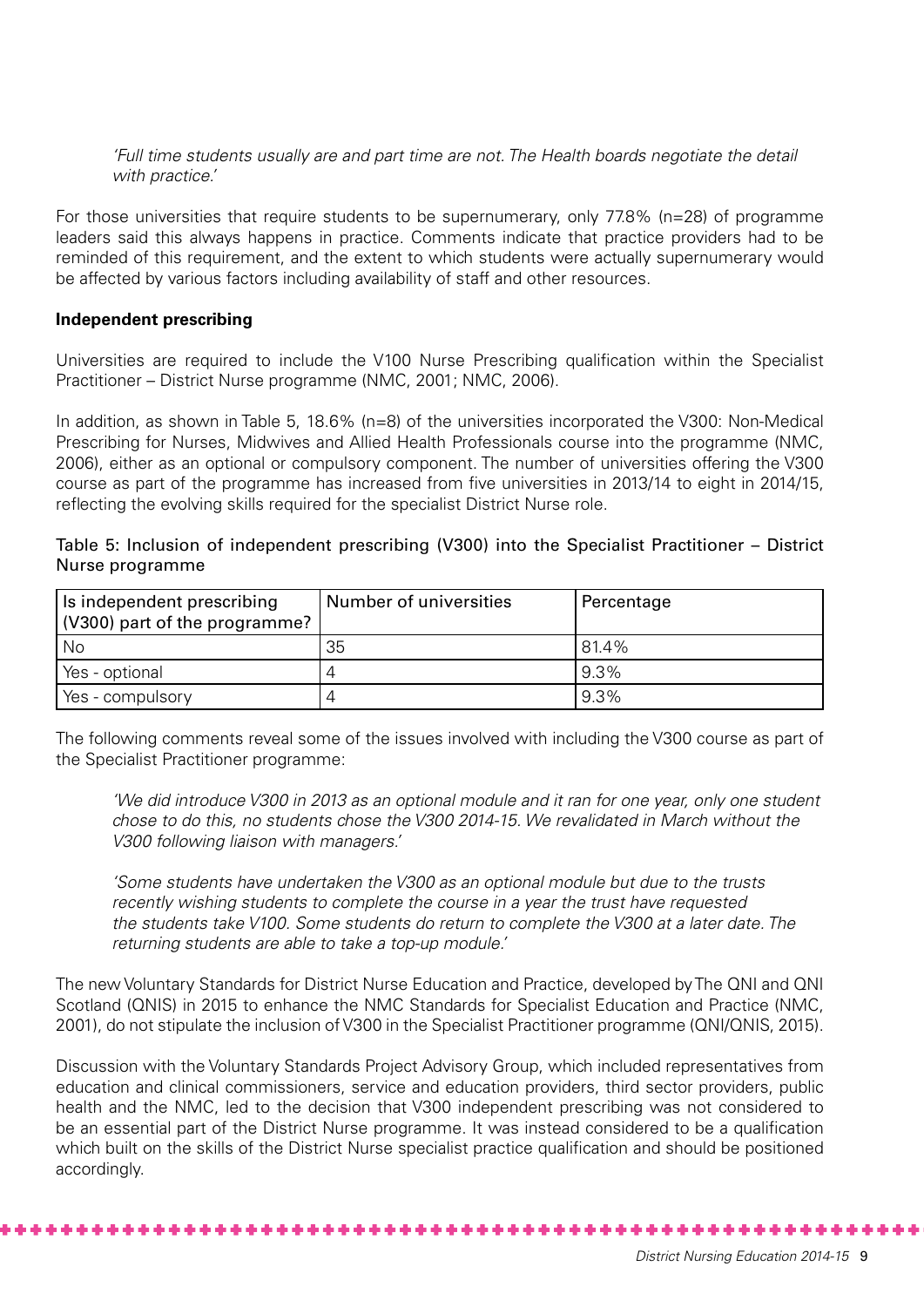#### **Practice learning**

The NMC Standards to Support Learning and Assessment in Practice require students on the programme to be supported and assessed by a sign-off mentor, who has met additional criteria, or by a practice teacher, where this is required by commissioners (NMC, 2008).

58.1% (n=25) of programme leaders said that their students were supported by practice teachers; two universities said only sign-off mentors were used, and 37.2% (n=16) selected the option 'a mixture, depending on the provider'. For programmes that did not rely solely on practice teachers, students were supported by a sign-off mentor, who was typically an experienced District Nurse with the SPQ. The sign-off mentor and student were overseen, or 'long-armed', by a practice teacher.

In contrast, the NMC requires students undertaking the NMC recordable Specialist Community Public Health Nursing programmes (such as Health Visiting and School Nursing) to be supported and assessed by practice teachers (NMC, 2008). The consequence is that there can be, in the same university, a disparity in the way in which the teaching and assessment of specialist programmes is supported in practice.

There is also some variation in the academic level to which practice teachers were prepared for supporting students. Around a third of the programme leaders said practice teachers were expected to complete a course or module at postgraduate level. Others required training at graduate level or postgraduate level, and some commented that whilst more experienced practice teachers may only have training at graduate level, newer teachers were more likely to have undertaken postgraduate training.

The practice learning component of the specialist practice programme can be in the form of an external placement, or it may take a work-based learning approach, where the nurse is placed as a student District Nurse in their normal place of work for part of the time. The type of approach used by the universities varied, and in some cases this was dependent on the provider of the practice placement, and/or whether the student was full or part time. For example, the following comments were made by the respondents:

*'It is recommended that students move out of their work place to placement with their Practice Teacher for the duration of their practice placement. However, this is not always possible.'*

*'The students tend to have a placement rather than work based learning, however, some Practice Teachers adopt different learning and teaching approaches within their own areas.'*

*'Placement is used for full time students and a combination of placement and work based learning for part time students.'*

The QNI's position is that a more consistent approach is needed in the teaching and assessment of specialist practice, with a qualified community practice teacher for each District Nurse student, supernumerary status for each student throughout the programme and a period of practice learning away from their usual place of work.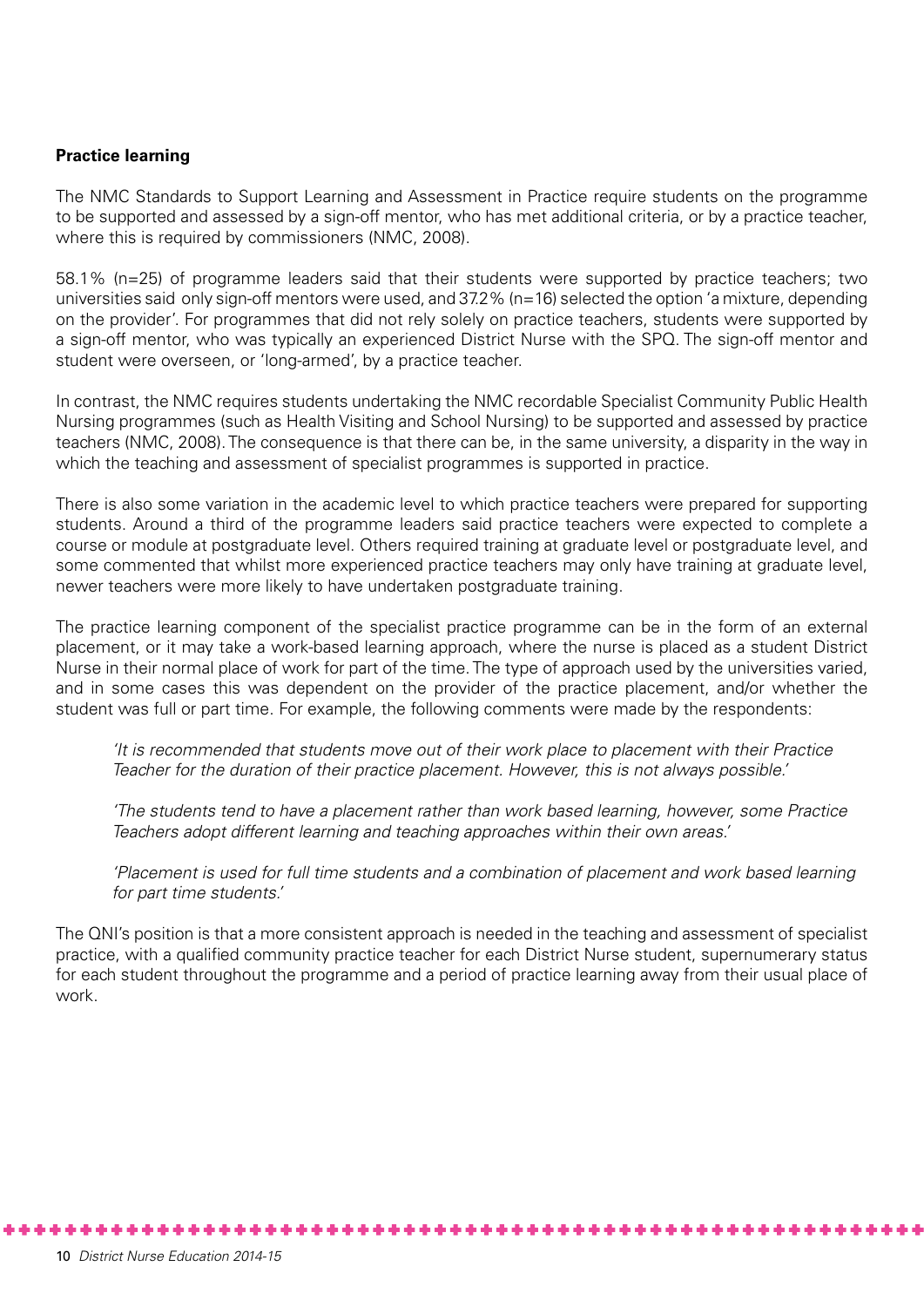#### **The QNI/QNIS Voluntary Standards for District Nurse Education and Practice**

Universities offering the Specialist Practitioner programme were asked how the new Voluntary Standards for District Nurse Education and Practice (QNI/QNIS, 2015) would be incorporated into the programme.

The survey responses were collected prior to the publication of the new standards therefore a few respondents said they would take action once the standards were confirmed. Many of the programme leaders said that the new QNI/QNIS standards would be mapped against the existing programme. Some universities responded they would incorporate the standards into specific areas, such as the specialist practice portfolio, and would make adjustments to their courses as required.

The plans for using the new standards were often dependent on when the programme was last approved and the date for NMC re-approval (normally every 5 years), as exemplified by the following comments:

*'The programme is currently going through periodic review and the new NMC standards will be incorporated into the programme and the practice based portfolio prior to our scheduled NMC revalidation in 2016.'*

*'Course due for NMC re-approval, so will be used as part of the course external mapping and benchmarking.'*

*'Programme has just been revalidated prior to new QNI draft standards. They will be included within course content.'*

The QNI and QNIS recommend that the new standards are adopted by all education providers currently offering the Specialist Practitioner – District Nurse programme in the UK, and the QNI welcomes the positive response from universities regarding the incorporation of the standards into their programmes.

The QNI and QNIS are currently in the process of seeking endorsement of the new voluntary standards from organisations that were represented in the project advisory group and contributed to the development of the standards.

At the time of publication of this report, the following organisations have endorsed the standards:

- Association of District Nurse Educators
- National District Nurses Network
- Health Education England
- Royal College of Nursing
- Macmillan Cancer Support
- **Marie Curie**
- Speaking4yourself
- Unite (Community Practitioners and Health Visitors Association).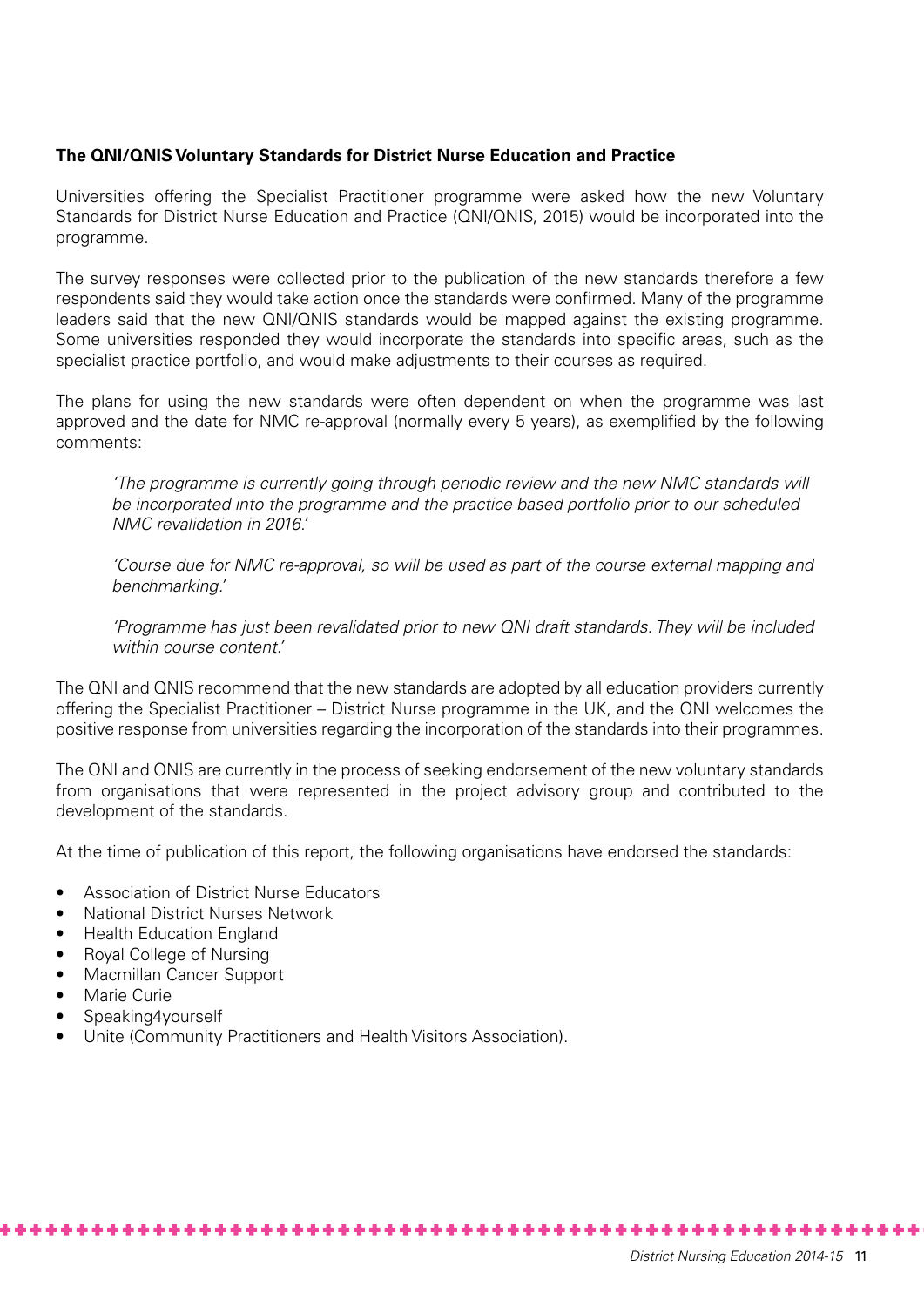## Conclusion

The QNI welcomes the estimated 25% increase in the number of District Nurse students due to qualify in summer 2015 compared to the previous year. However, the extent to which numbers of new entrants are increasing year on year appears to be tailing off, from a 32.6% rise in 2014/15 to the 14.3% growth predicted for 2015/16. In addition, in their proposals for 2016/17, Health Education England reduced the number of commissions for specialist District Nurse programmes by 0.8% compared to 2015/16 (Health Education England, 2015).

The QNI finds this move alarming, particularly given the recent policy focus across the UK on delivering more care in the community (Department of Health, Social Services and Public Safety, 2011; NHS England, 2014; NHS Scotland, 2013; Welsh Assembly Government, 2010). The QNI has significant concerns that the number of District Nurses qualifying will not be sufficient to meet the increased demand and to replace those due to retire, and there remains a critical need to develop a robust workforce plan for District Nurses.

Recent contributions to this area include the QNI's report, commissioned by NHS England, exploring good practice of caseload allocation and workforce planning within the District Nursing service (NHS England/QNI, 2014), and the NICE evidence review of safe staffing for adult nursing care in community settings (NICE, 2015). This research will inform the work to be led by NHS Improvement on safe staffing in the community in 2016, which may assist in determining the number of nurses needed to undertake the District Nurse programme each year, in order to realise the policy aim of care being delivered closer to or in the home. Whilst this programme of guidance for safe staffing work will be led by an organisation based in England, the principles are likely to be applicable across the District Nursing services in all countries of the UK.

The work on the value of the District Nurse Specialist Practitioner has underlined the complex and highly skilled nature of the District Nurse role, which brings together expert clinical, management and leadership skills to co-ordinate the delivery of care to people in their homes and local community (QNI, 2015). It is clear that the policy objective of more care being delivered closer to or in the home will not be fully realised without the expertise and leadership of the District Nurse specialist practitioner in the community.

The QNI will therefore continue to lobby for the appropriate number of District Nurses to be prepared each year by Specialist Practitioner programmes, to lead and manage teams delivering high quality care in the community, under our 'Right Nurse Right Skills' campaign.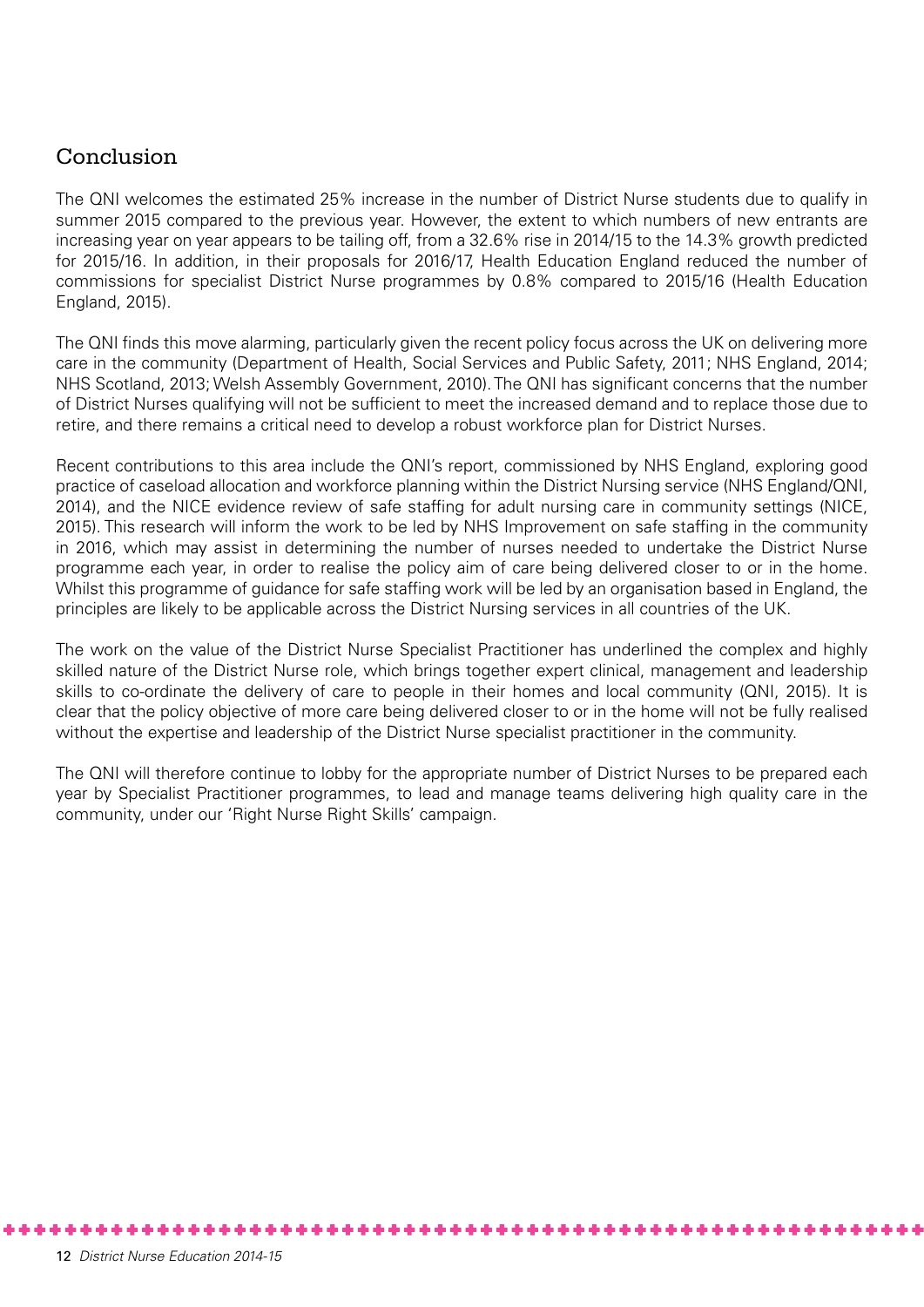## References

Department of Health, Social Services and Public Safety (2011) *Transforming your care: a review of health and social care in Northern Ireland*. Belfast: DHSSPS.

Health Education England (2015) *HEE commissioning and investment plan - 2016/17*. London: HEE.

NHS England (2014) *The NHS Five Year Forward View*. London: NHSE.

NHS England/QNI (2014) *Developing a national District Nurse workforce planning framework*. London: QNI, NHSE.

NHS Scotland (2013) *A Route Map to the 2020 Vision for Health and Social Care*. Edinburgh: NHS Scotland.

NICE (2015) *Safe staffing for adult nursing care in community settings: evidence review*. London: NICE.

NMC (2001) *Standards for Specialist Education and Practice*. London: NMC.

NMC (2006) *Standards of Proficiency for Nurse and Midwife Prescribers*. London: NMC.

NMC (2008) *Standards to Support Learning and Assessment in Practice*. London: NMC.

NMC (2010) *Standards for Pre-Registration Nursing Education*. London: NMC.

QNI (2013) *Report on District Nurse Education in England, Wales and Northern Ireland 2012/13*. London: QNI.

QNI (2014a) *2020 Vision Five Years On: Reassessing the Future of District Nursing*. London: QNI.

QNI (2014b) *Report on District Nurse Education in the United Kingdom 2013-14*. London: QNI.

QNI (2015) *The Value of the District Nurse Specialist Practitioner Qualification*. London: QNI.

QNI/QNIS (2015) *The QNI/QNIS Voluntary Standards for District Nurse Education and Practice*. London: QNI.

Welsh Assembly Government (2010) *Setting the direction: Primary and Community Services Strategic Delivery Programme*. Cardiff: Welsh Assembly Government.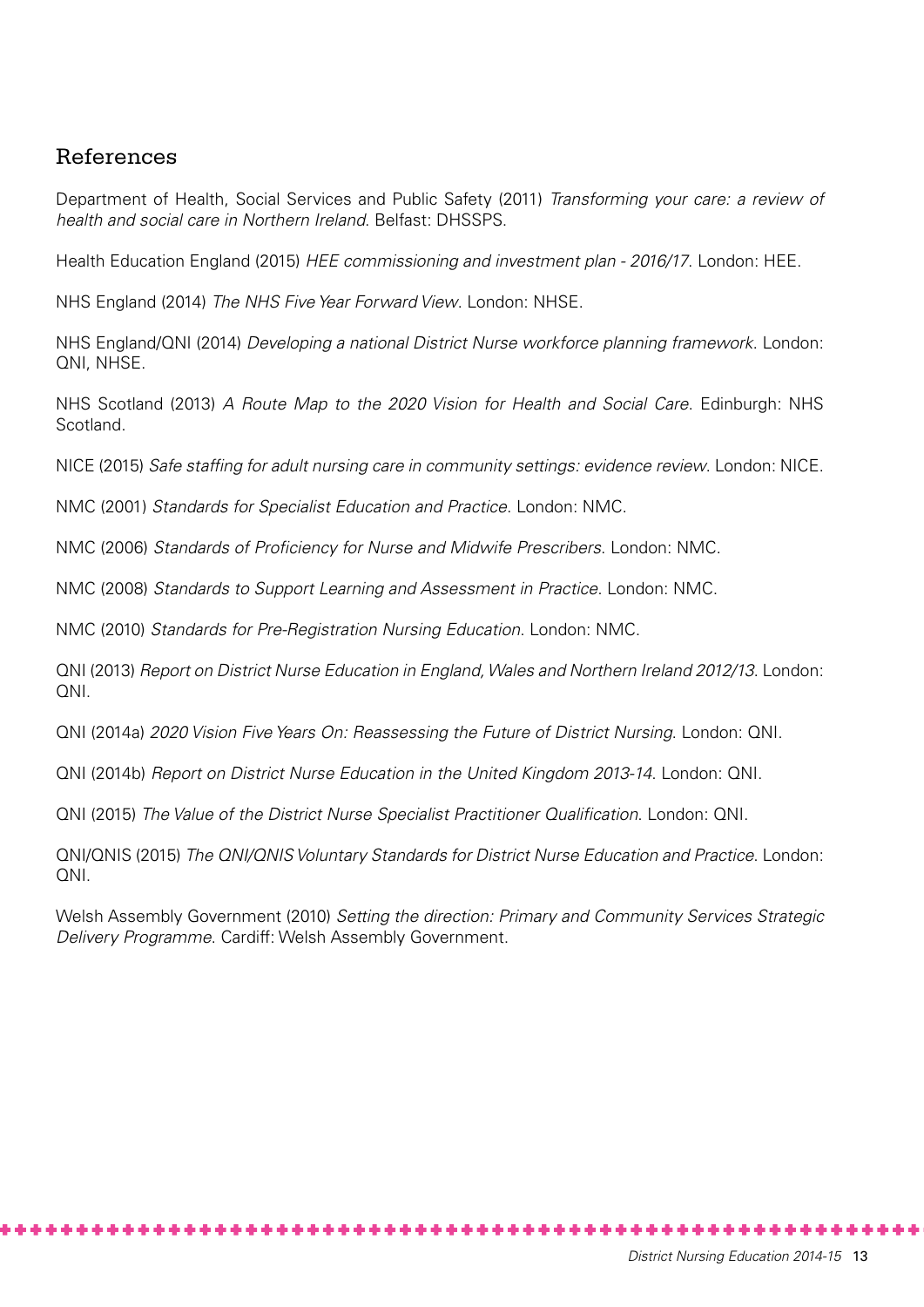# Appendix

Variation in the title of the Specialist Practitioner – District Nurse programme

Programme titles listed where these were provided by the university

## Programme titles including the words 'District Nursing':

- BSc (Hons) Community Specialist practice/District Nursing / PGDip Community Specialist Practice/ Primary Care Nursing/District Nursing
- BSc (Hons)/GDip Community Health Studies, Specialist Practice Award in District Nursing
- BSc (Hons)/GDip/PGDip Community Specialist Practice (District Nursing)
- BSc (Hons)/GDip/PGDip Community Specialist Practice: District Nursing
- BSc (Hons)/MSc Primary & Community Care (District Nursing)
- BSc (Hons)/MSc Specialist Practice (District Nursing)
- BSc (Hons)/PGDip Community and District Nursing Specialist Practice
- BSc (Hons)/PGDip Community Health with PSRB Specialist Practitioner exit award of Community Nursing in the Home: District Nursing (with integrated Community Practitioner Nurse Prescribing: V100)
- BSc (Hons)/PGDip in District / Home Nursing
- BSc (Hons)/PGDip Person Centred Practice (District Nursing)
- BSc (Hons)/PGDip Specialist Community Nursing (District Nursing)
- BSc (Hons)/PGDip Specialist Community Nursing (District Nursing)
- BSc (Hons)/PGDip Specialist Community Practitioner (District Nursing)
- BSc (Hons)/PGDip Specialist Practitioner (District Nursing)
- BSc (Hons)/PGDip/MSc Community Health Studies District Nursing Specialist Practice
- BSc (Hons)/PGDip/MSc Community Specialist Practice (District Nursing)
- BSc (Hons)/PGDip/MSc District Nursing
- BSc Hons/PGDip Specialist Nursing, District Nursing (with integrated nurse prescribing)
- BSc/GDip/MSc/PGDip Specialist Practice Community (District Nursing)
- BSc/PGDip Specialist Practice District Nursing
- MSc Advanced Clinical Practice (District Nursing in the Home)
- MSc Advanced Practice (Nurse Practitioner District Nurse)
- MSc Community Nursing Practice (District Nursing)
- MSc Nursing (Specialist) Practice with NMC SPQ in District Nursing
- PGDip Advanced Practice in District Nursing
- PGDip Community Nursing in the Home/District Nursing
- PGDip Specialist Practitioner District Nurse
- PGDip/MSc Advanced District Nursing
- Public Health (District Nursing)
- Specialist Practice Community District Nursing

#### Programme titles that do not include the words 'District Nursing':

- BSc (Hons)/PGDip Community Health Nursing
- BSc (Hons)/PGDip/MSc Specialist Community Nursing
- MSc/PGDip Community Health Studies [SPQ]

Abbreviations: GDip – Graduate Diploma, PGDip – Postgraduate Diploma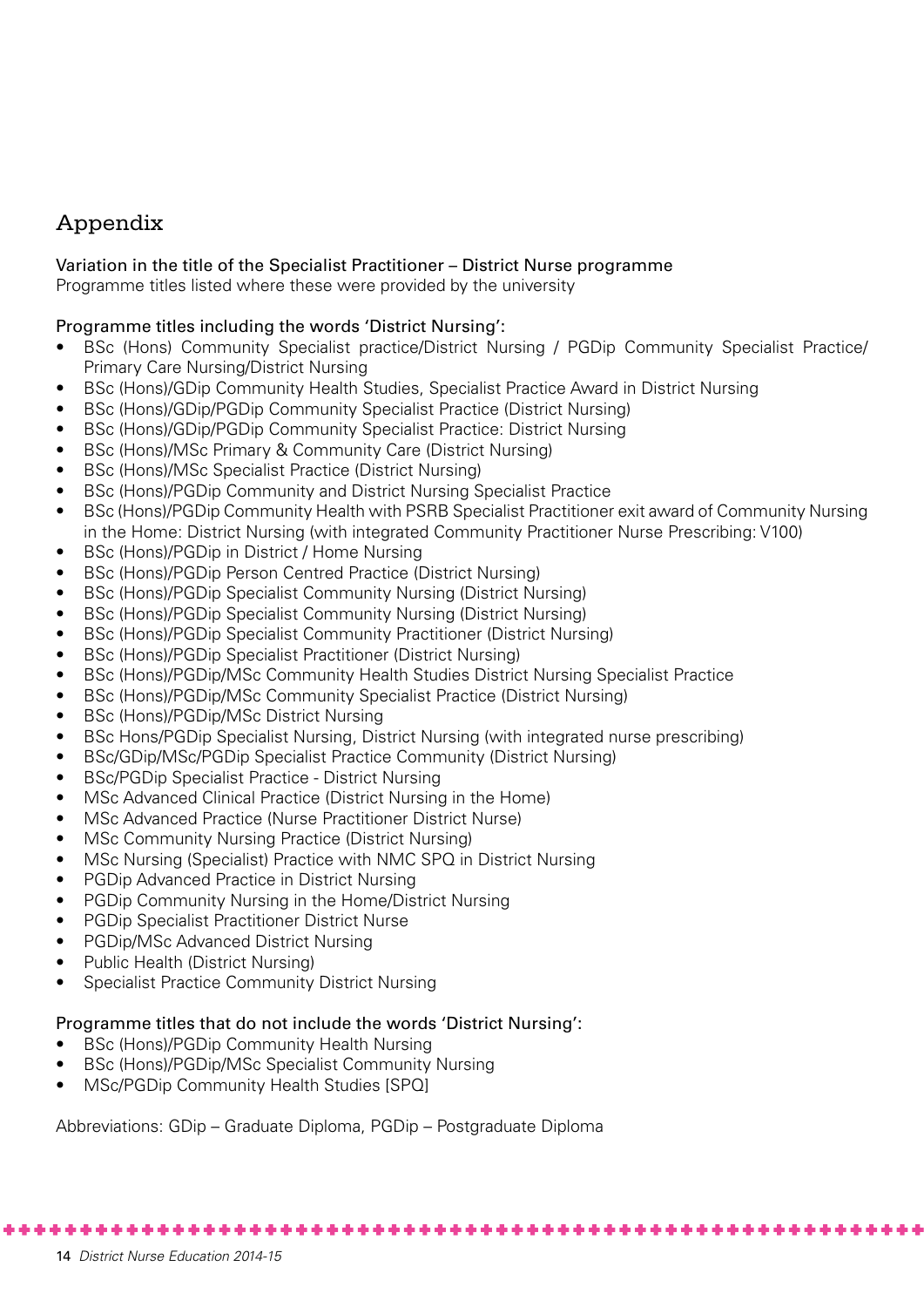\*\*\*